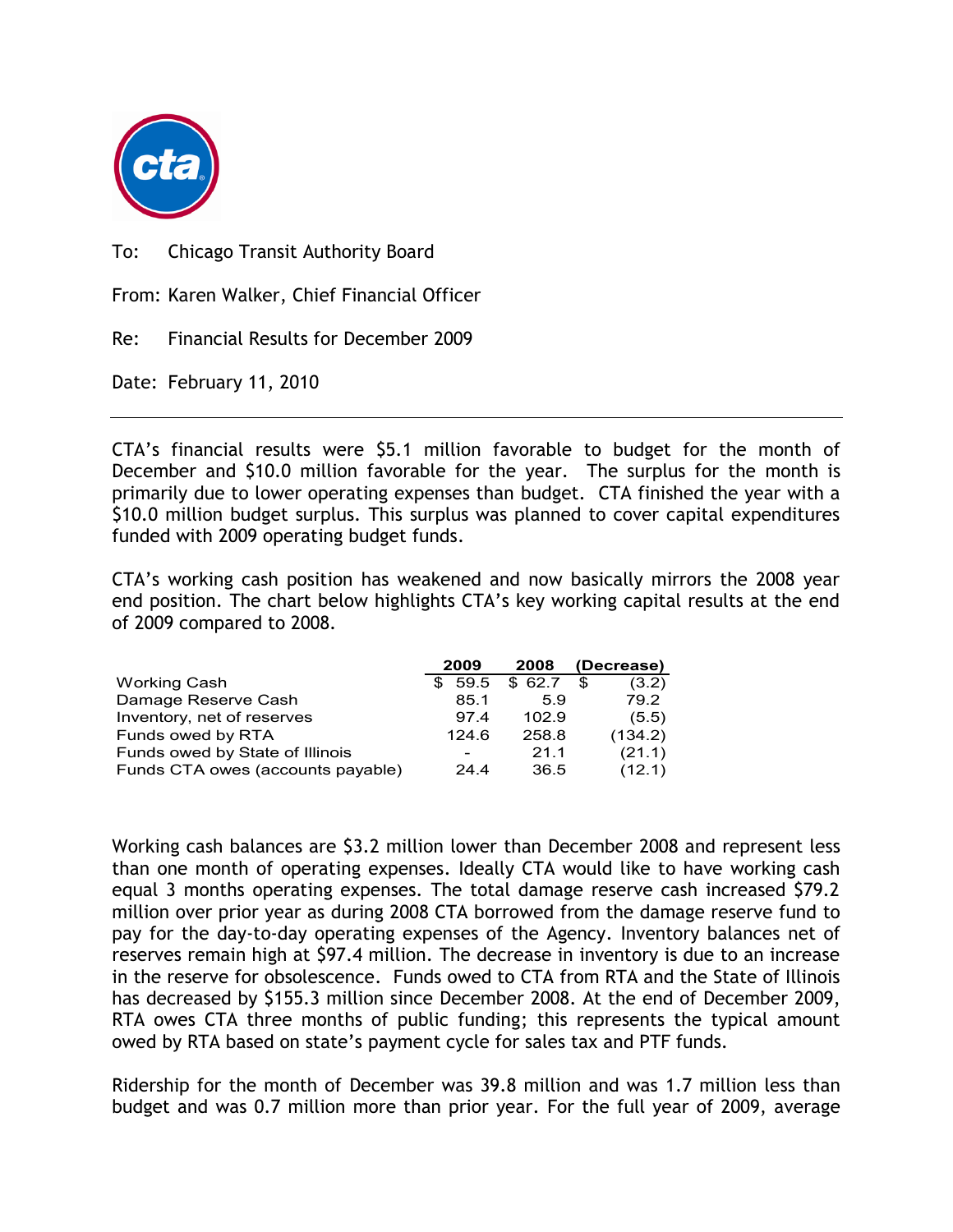daily ridership decreased 1.75% from 2008, average Saturday ridership increased 0.53%, while Sunday ridership increased 2.84%.

Free rides totaled 6.0 million for the month and 74.1 million for the year; this is 1.2 million more than 2008 for the month and 18.0 million more for the year. Free rides for seniors went into effect on March 17, 2008. The majority of free rides occurred on the bus system; bus accounts for 4.9 million of the total free rides for the month while rail is 1.1 million.

Bus ridership for the month of December was 24.6 million. This was 0.2 million or 0.9% more than budget and was 0.3 million or 1.2% more than December 2008. Rail ridership for December was 15.3 million and was 2.0 million or 11.3% less than budget and was 0.4 million or 2.9% more than prior year.

Public Funding Required for Operations for the month and the year was \$55.7 million and \$660.0 million, respectively and was favorable to the amended budget by \$5.1 million and \$10.0 million, respectively. The \$10.0 million surplus for the year represents funds that were reserved for capital investment during 2009. As of December 31st, CTA has only received \$495.2 million of the \$660.0 million of funding recorded as revenue funding for 2009.

Recovery Ratio, which measures the percentage of operating expenses CTA funds from internally generated revenues, was 57.68% for the month and 55.68% for the year to date period. This was favorable to budget by 2.83 percentage points for the month and 0.48 percentage points favorable for the year to date primarily due to the higher revenues and lower operating expenses.

Operating Expenses for the month and year equaled \$110.0 million and \$1.3 billion, respectively. For the current month, operating expenses were \$6.0 million or 5.2% less than budget. All expense categories were less than or equal to budget for the current month, except for labor, fuel and security. For the year to date period, operating expenses were \$10.3 million lower than budget with all categories below budget, except fuel, security and other.

Labor Expense was \$77.7 million for the month of December and was \$1.4 million more than budget due to higher fringe benefit expenses. Labor expense for the year equaled \$870.5 million and was favorable to budget by \$1.3 million primarily due to vacancies, deferral of exempt pay raises, lower overtime and higher charges to capital jobs.

Material Expense was \$6.6 million for the month and was under budget by \$1.4 million or 17.7%. Material expense for the year equaled \$83.0 million and was favorable to budget by \$9.3 million. The lower material expense is due to taking the NABI buses out of operation on February 19, 2009, the replacement of the 19 year old buses with new buses, lower material usage for rail cars and lower fare card material.

Fuel for Revenue Equipment was \$8.5 million for the month and \$100.5 million for the year. Fuel expense was \$0.1 million more than budget for the month and \$2.4 million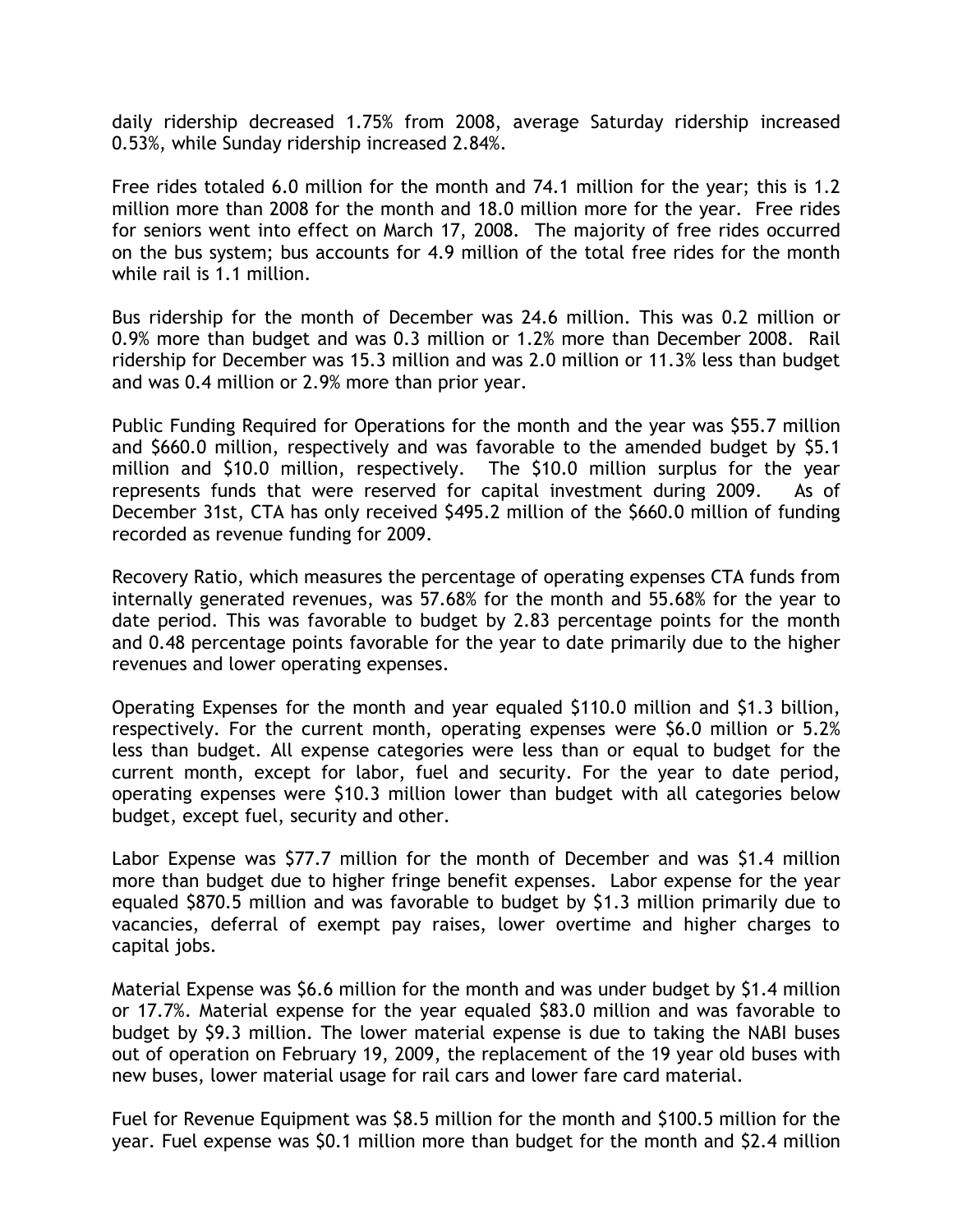more for the year. The average price paid in December was \$4.40 per gallon and was \$0.05 above the budget price of \$4.35 per gallon. Fuel consumption was 4,000 gallons less than budget due to improved fuel efficiency of the fleet; actual miles per gallon were 3.26 compared to 3.20 in the budget. Actual miles traveled were 6.3 million for the month compared to a budget of 6.2 million.

Electric Power for Revenue Equipment was \$2.0 million for the month and was below budget by \$2.3 million. Full year power expense was \$37.6 million and was \$2.4 million less than budget. Rail mileage for the year was 70.1 million miles and was 0.5 million more than budget.

Provision for Injuries and Damages Expense was \$1.4 million for the month and \$20.0 million for the year and was on par with budget.

Purchase of Security Services was \$3.5 million for the month and was \$0.7 million more than budget. Full year security is \$32.3 million and was \$0.1 million more than budget.

Other Expenses equaled \$10.3 million for the month and were \$4.5 million less than budget due to lower utilities, advertising, training and facilities maintenance expenses. Full year other expense was \$117.6 million and was \$0.2 million more than budget due to an acceleration of recognition of pension expense.

System-Generated Revenue was \$54.4 million for the month and was \$1.0 million less than budget for the month. System-Generated Revenue for the year was \$601.6 million and was \$0.3 million less than budget. The unfavorable variance for the month and year is due to lower than anticipated farebox revenue. However, the year date variance was almost fully offset by higher other revenue due to revenue of \$16.3 million realized from the interest rate swap transactions.

Fare and Pass Revenue was \$38.9 million for the month and was \$8.6 million less than budget. The average fare for the current month was \$0.98 and was \$0.16 less than budget due to higher free rides and higher ridership on passes compared to pay-peruse fare media. Full year fare revenue was \$505.7 million and was \$24.0 million less than budget primarily due to a lower average fare. The average fare for the year was \$0.97 and was \$0.04 less than budget.

Reduced Fare Reimbursements were \$6.0 million for the month and \$28.2 million for the year. This was favorable to budget for the month by \$6.0 million and was \$12.1 million favorable to budget for the year.

Advertising, Charter and Concessions Revenue equaled \$4.8 million in December and \$30.2 million for the year. This was \$2.4 million more than budget for the month, but was \$0.3 million below budget for the year as the budget had anticipated higher advertising revenues than realized.